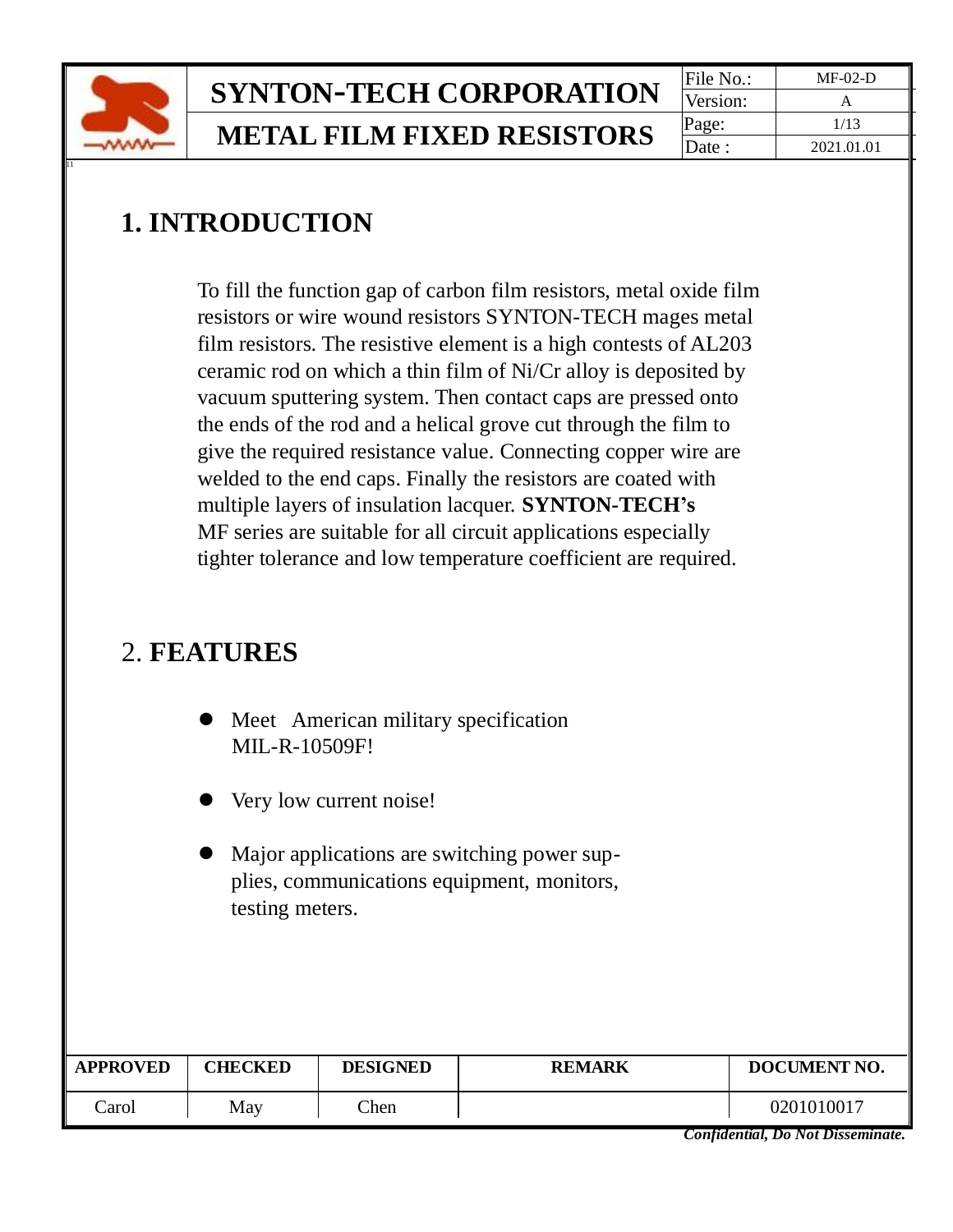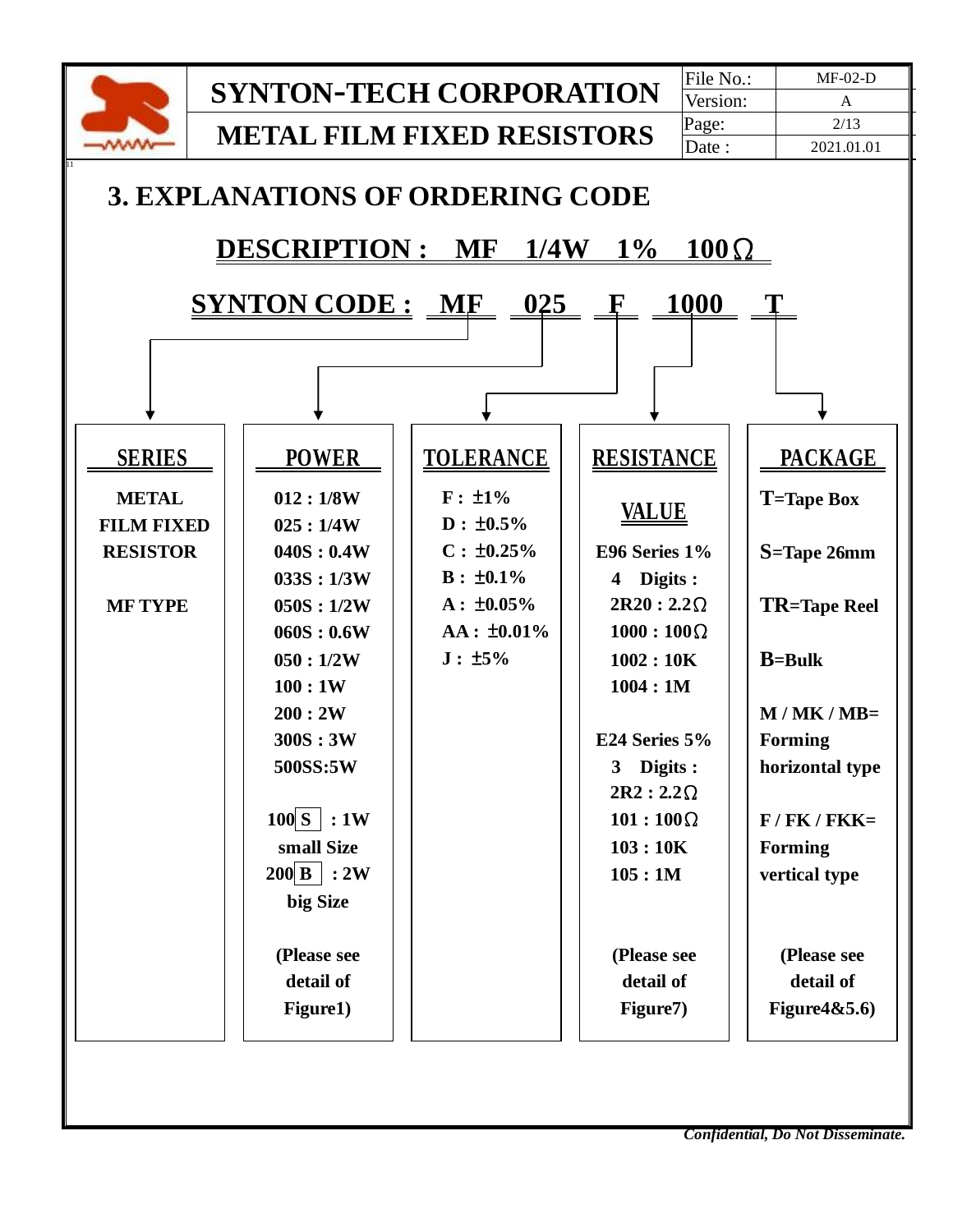

**SYNTON-TECH CORPORATION** File No.: MF-02-D

**METAL FILM FIXED RESISTORS**  $\begin{array}{|c|c|c|c|c|}\n\hline\n\text{Page:} & \text{2021.01} \\
\hline\n\end{array}$ 

Version: Date : 2021.01.01

## **4. ELECTRICAL CHARACTERISTICS**

| <b>TYPE</b>                         | MF-<br>12                                      | MF-<br>25S                                                                               | $MF-$<br>40S | MF-<br>33S                               | $MF-$<br>25    | MF-<br>50S | $MF-$<br>60S | $MF-$<br>50                              | MF-<br>100S                             | $MF-$<br>100 | MF-<br>200S | $MF-$<br>200 | $MF-$<br>300S | MF-<br>500SS |
|-------------------------------------|------------------------------------------------|------------------------------------------------------------------------------------------|--------------|------------------------------------------|----------------|------------|--------------|------------------------------------------|-----------------------------------------|--------------|-------------|--------------|---------------|--------------|
| Power Rating at<br>$70^{\circ}$ C   | 1/16W<br>1/8W<br>1/6W                          |                                                                                          |              | $1/4W$ 0.4W $1/3W$ 1/4W $1/2W$ 0.6W 1/2W |                |            |              |                                          | 1W                                      | 1W           | 2W          | 2W           | 3W            | 5W           |
| Operating Temp.<br>Range            |                                                |                                                                                          |              |                                          |                |            |              | $-55^{\circ}$ C $\sim$ +155 $^{\circ}$ C |                                         |              |             |              |               |              |
| Maximum<br>Working Volt.            | 200V                                           | 250V                                                                                     | 350V         |                                          | 250V 250V      | 350V       | 350V         | 350V                                     |                                         | 500V 500V    | 500V        | 500V         | 500V          | 500V         |
| Maximum<br>Overload Volt.           | 400V                                           | 500V                                                                                     | 700V         |                                          | 500V 500V      | 700V       | 700V         |                                          | 700V 1000V 1000V 1000V 1000V 1000V      |              |             |              |               | 1000V        |
| Dielectric<br>withstanding<br>Volt. | 400V                                           | 500V                                                                                     | 700V         |                                          | 500V 500V 700V |            |              |                                          | 700V 700V 1000V 1000V 1000V 1000V 1000V |              |             |              |               | 1000V        |
| Value Range                         | <b>STANDARD</b><br>$10 \Omega \sim 1 M \Omega$ |                                                                                          |              |                                          |                |            |              |                                          |                                         |              |             |              |               |              |
| $\pm 0.5\%$ . $\pm 1\%$             |                                                | <b>SPECIAL</b><br>Low to $0.1 \Omega$<br>high to $30Meg\Omega$                           |              |                                          |                |            |              |                                          |                                         |              |             |              |               |              |
| ±0.25%                              |                                                | $100 \Omega \sim 100 K \Omega$                                                           |              |                                          |                |            |              |                                          |                                         |              |             |              |               |              |
| ±0.1%                               | $100 \Omega - 47 K \Omega$                     |                                                                                          |              |                                          |                |            |              |                                          |                                         |              |             |              |               |              |
|                                     | SPECIAL VALUES AVAILABLE UPON REQUEST          |                                                                                          |              |                                          |                |            |              |                                          |                                         |              |             |              |               |              |
| Temp.<br>Coefficient                |                                                | $\pm 10$ ppm/°C · $\pm 15$ ppm/°C · $\pm 25$ ppm/°C · $\pm 50$ ppm/°C · $\pm 100$ ppm/°C |              |                                          |                |            |              |                                          |                                         |              |             |              |               |              |

Figure 1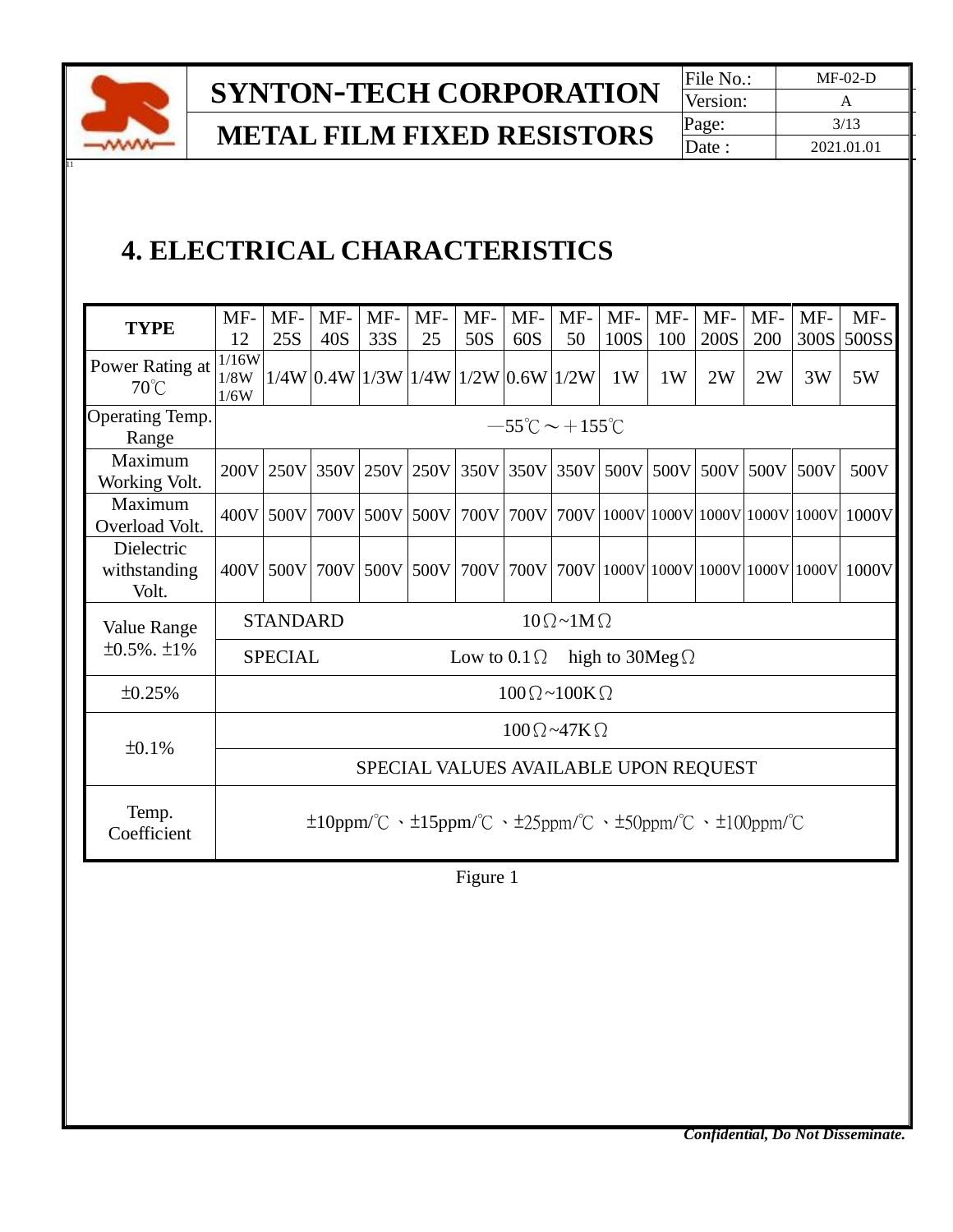

# $SYNTON-TECH CORPORTION$

**METAL FILM FIXED RESISTORS** 

| File No.: | $MF-02-D$  |
|-----------|------------|
| Version:  | А          |
| Page:     | 4/13       |
| Date :    | 2021.01.01 |

### **5. POWER RATING**

 **(1)Power Derating** : The rated power at the temperature in excess of 70℃ shall be derated in accordance with figure2



Continuous Time Of Pulse(sec.)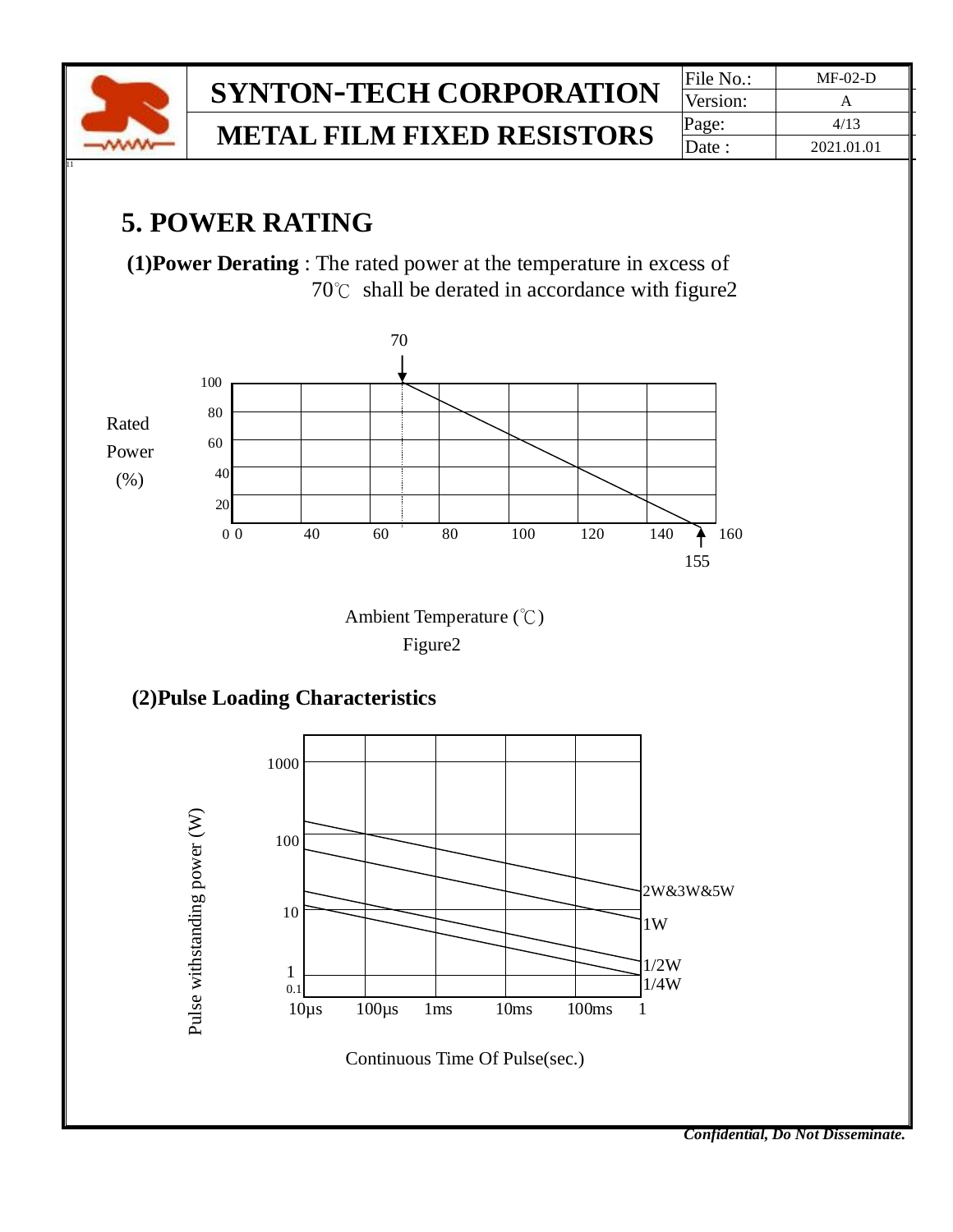

Version: **METAL FILM FIXED RESISTORS**  $\begin{array}{|c|c|c|c|c|}\n\hline\n\text{Page:} & \text{5/13} \\
\hline\n\text{Date:} & \text{2021.01}\n\hline\n\end{array}$ Date : 2021.01.01

 **(2)Rated Voltage :** The DC or AC(rms) continuous working voltage corresponding to the rated power is determined by the following formula:

$$
E = \sqrt{R \times P}
$$

Where E : Continuous rated DC or AC (rms) working voltage (v)

P : Rated power (w)

R : Resistance value  $(\Omega)$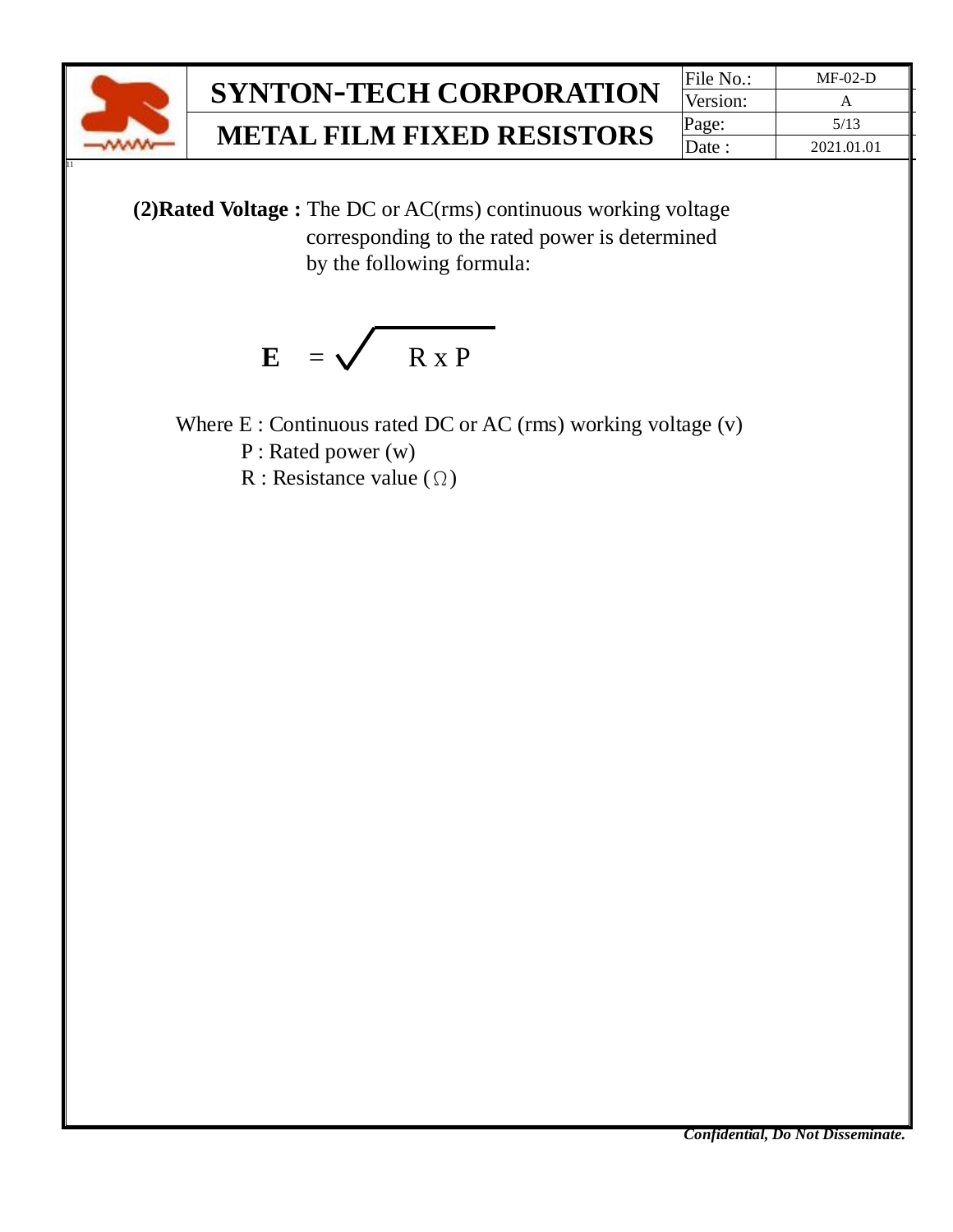|                                                                                       |                                   |                | <b>SYNTON-TECH CORPORATION</b> |                          | File No.:  | $MF-02-D$                          |  |  |  |  |
|---------------------------------------------------------------------------------------|-----------------------------------|----------------|--------------------------------|--------------------------|------------|------------------------------------|--|--|--|--|
|                                                                                       |                                   | Version:       | $\mathbf{A}$                   |                          |            |                                    |  |  |  |  |
|                                                                                       | <b>METAL FILM FIXED RESISTORS</b> | Page:          | 6/13                           |                          |            |                                    |  |  |  |  |
|                                                                                       |                                   | Date:          | 2021.01.01                     |                          |            |                                    |  |  |  |  |
| <b>6. DIMENSIONS</b>                                                                  |                                   |                |                                |                          |            |                                    |  |  |  |  |
| H                                                                                     |                                   | $\overline{L}$ | $\mathbf d$                    |                          | D          |                                    |  |  |  |  |
|                                                                                       |                                   |                |                                |                          |            | Unit: m/m                          |  |  |  |  |
| <b>TYPE</b>                                                                           | <b>POWER</b>                      | L              | D                              |                          | H          | d                                  |  |  |  |  |
| $MF-12$                                                                               | 1/16W                             |                | $1.8 \pm 0.3$                  | $25 \pm 3$<br>$25 \pm 3$ |            | $0.40 \pm 0.05$<br>$0.45 \pm 0.05$ |  |  |  |  |
|                                                                                       | 1/6W 1/8W                         | $3.5 \pm 0.3$  |                                |                          |            |                                    |  |  |  |  |
| $MF-25S$<br>$MF-40S$                                                                  | 1/4W                              |                |                                |                          |            |                                    |  |  |  |  |
| <b>MF-33S</b>                                                                         | 0.4W                              |                |                                |                          |            |                                    |  |  |  |  |
| $MF-25$                                                                               | 1/3W<br>1/4W                      |                |                                |                          |            |                                    |  |  |  |  |
| $MF-50S$                                                                              | 1/2W                              | $6.0 \pm 0.5$  | $2.3 \pm 0.3$                  |                          |            |                                    |  |  |  |  |
| <b>MF-60S</b>                                                                         | 0.6W                              |                |                                |                          |            |                                    |  |  |  |  |
| $MF-50$                                                                               | 1/2W                              |                |                                |                          |            |                                    |  |  |  |  |
| $9.0 \pm 0.5$<br>$0.5 \pm 0.1$<br>$3.2 \pm 0.5$<br>$25 \pm 3$<br><b>MF-100S</b><br>1W |                                   |                |                                |                          |            |                                    |  |  |  |  |
| <b>MF-100</b>                                                                         |                                   |                |                                |                          |            |                                    |  |  |  |  |
| <b>MF-200S</b>                                                                        | 1W<br>2W                          |                | $35 \pm 3$                     | $0.65 \pm 0.1$           |            |                                    |  |  |  |  |
| <b>MF-200</b>                                                                         | 2W                                |                |                                |                          |            |                                    |  |  |  |  |
| <b>MF-300S</b>                                                                        | 3W                                | $15 \pm 1.0$   | $5.0 \pm 0.5$                  |                          | $35 \pm 3$ | $0.7 \pm 0.1$                      |  |  |  |  |
| <b>MF-500SS</b>                                                                       | 5W                                |                |                                |                          |            |                                    |  |  |  |  |
|                                                                                       |                                   |                |                                |                          |            |                                    |  |  |  |  |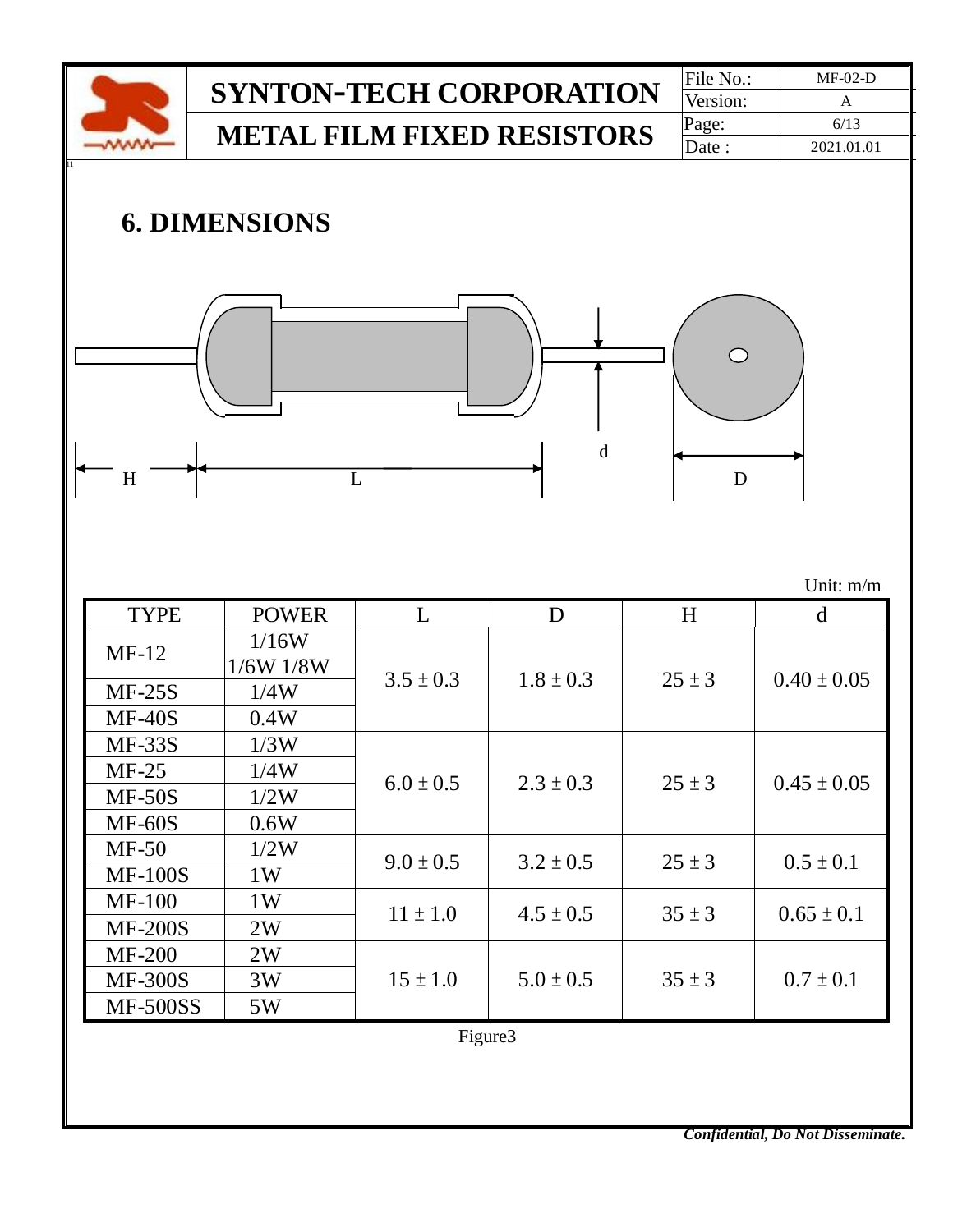

Remark : 1. B =  $1.15 \sim$ 

2. *ALTERNATE MARKING METHOD ALSO AVAILABLE ON REQUEST.*

Figure4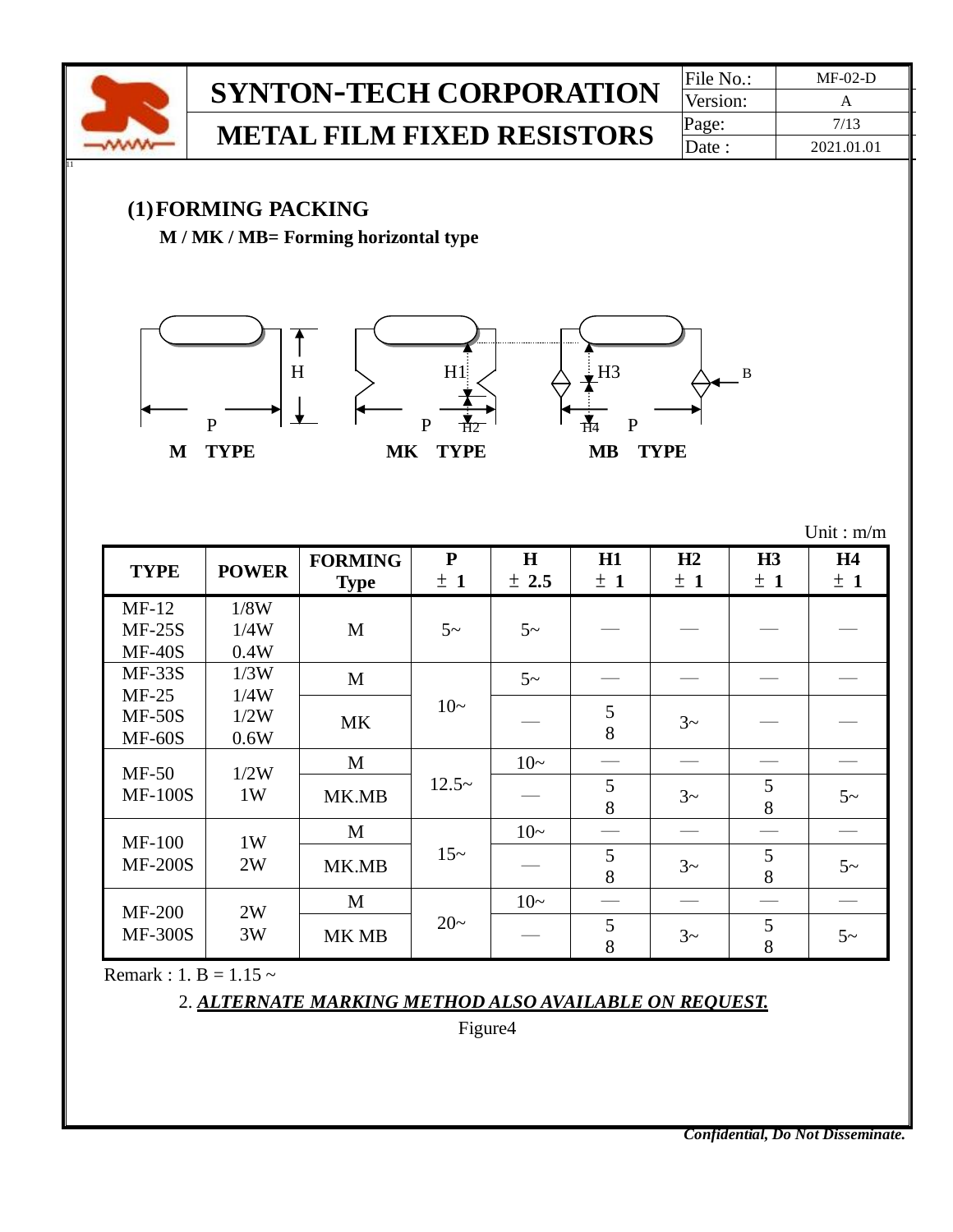

Remark : 1. Z = 3  $\pm$ 1. K = 2  $\pm$ 0.5,

2. *ALTERNATE MARKING METHOD ALSO AVAILABLE ON REQUEST.*

Figure5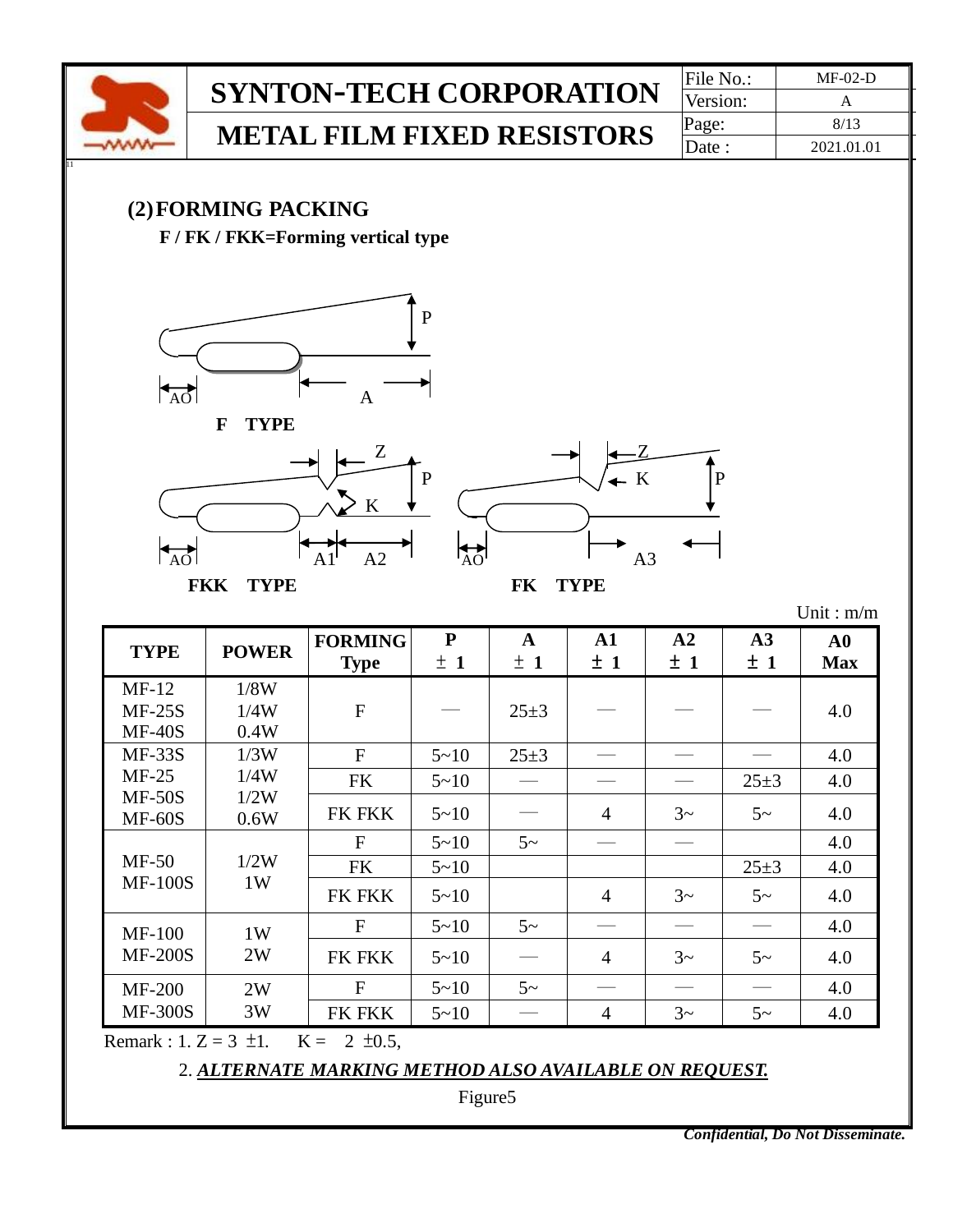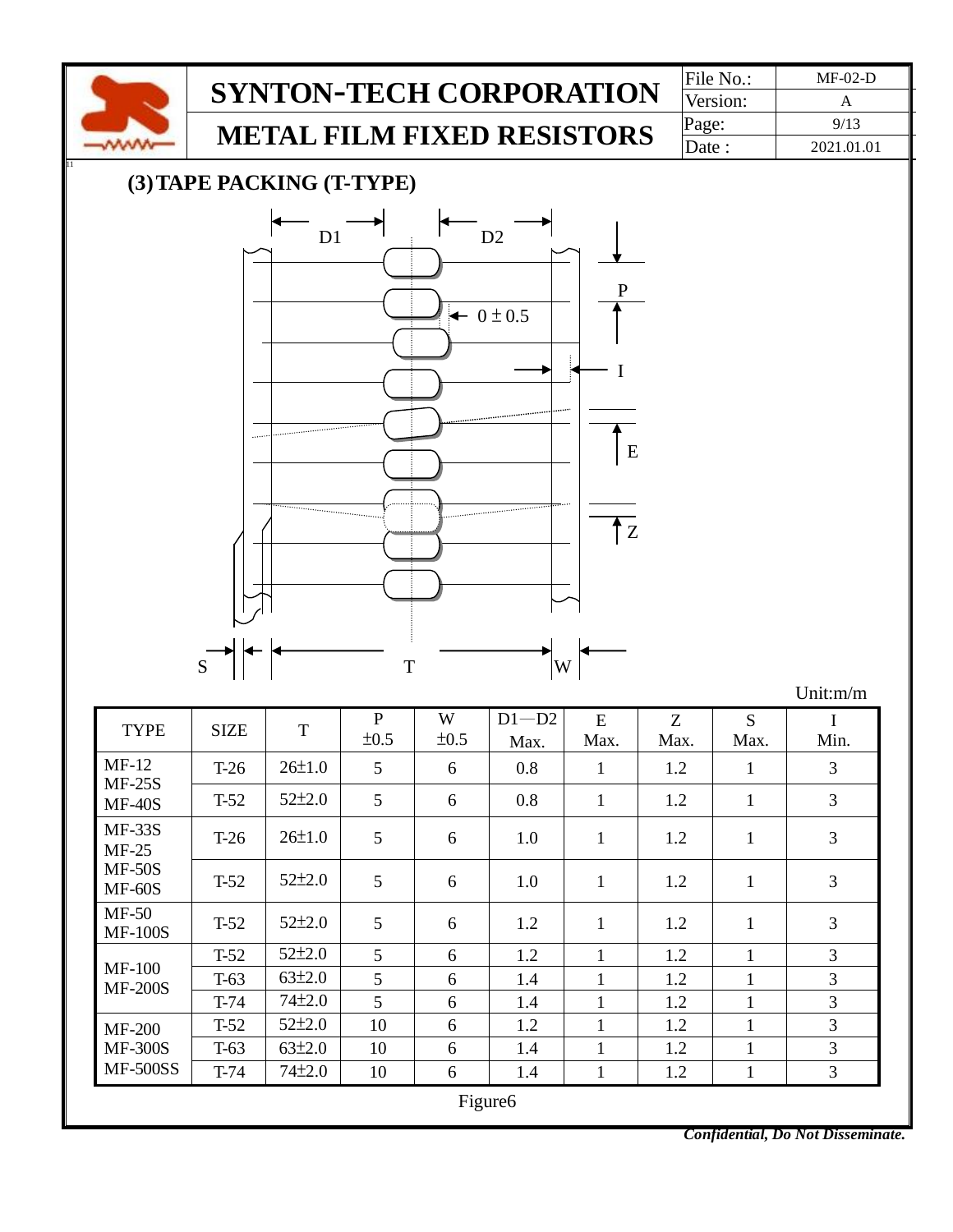

**SYNTON-TECH CORPORATION** File No.: MF-02-D

**METAL FILM FIXED RESISTORS**  $\begin{array}{|c|c|c|c|c|}\n\hline \text{Page}: & \text{10/13} \\
\hline \text{Date}: & \text{2021.01.0}\n\end{array}$ 

Version: Date : 2021.01.01

### **7. CHARACTERISTICS**

#### **(1) Insulation Resistance**

Test Method : Resistors shall be clamped in the trough of a 90 degree metallic V-block, apply DC 100V between this electrode and another lead wire for 1 minute.

Acceptance Standard : 1,000 M ohm above

#### **(2) Terminal Strength**

Test Method : Pull a resistor with a weight of 1 kg for 30 seconds. Bend the terminal lead wire with 500gs weight for 90 degree and bend it for 90 degree oppositely and return to normal.

Acceptance Standard : Resistance shall not change more than ±0.2%. No evidence of mechanical damage.

#### **(3) Vibration**

Test Method : Total amplitude of 1.5mm. The frequency shall vary from 10 HZ to 55 HZ, for approximate 1 second. Make this test in the direction parallel to the resistor axis, and up/down for 2 hours respectively. (altogether 6 hours.)

Acceptance Standard : Resistance shall not change more than ±0.25%. No evidence of mechanical damage.

#### **(4) Short Time Overload**

Test Method : Resistors shall be tested 2.5 times rated voltage for 5 seconds at ambient room temperature.

 Acceptance Standard : Resistance shall not change more than ±0.5%. No evidence of mechanical damage.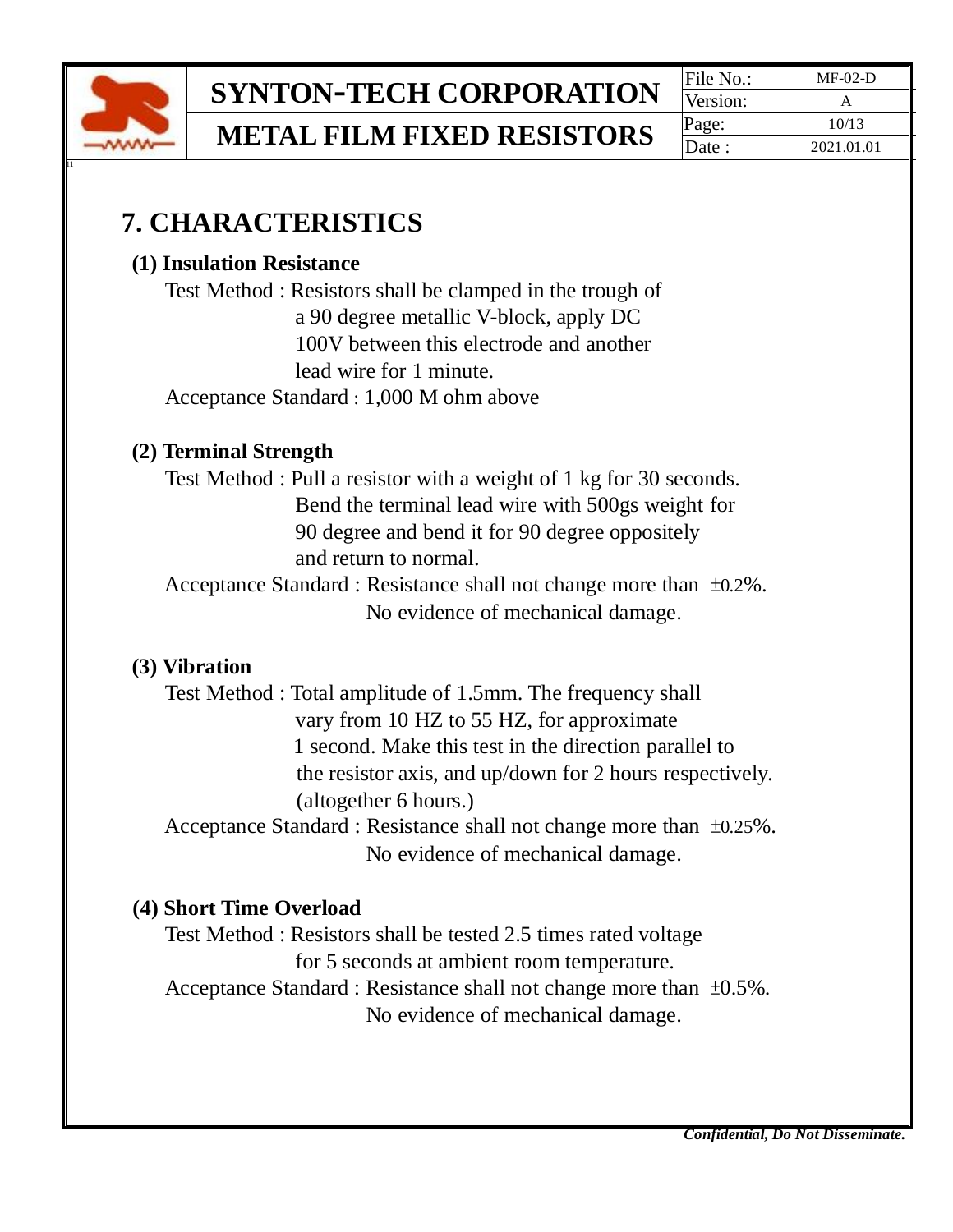

# **SYNTON-TECH CORPORATION** File No.: MF-02-D

**METAL FILM FIXED RESISTORS**  $\begin{array}{|c|c|c|c|c|}\n\hline \text{Page}: & \text{11/13} \\
\hline \text{Date}: & \text{2021.01.0}\n\end{array}$ 

Version: Date : 2021.01.01

#### **(5) Load Life**

Test Method : Thermostatic chamber at a temperature of 70 $±5^{\circ}$ C under a rated DC voltage for 1.5 hours on and 1/2 hour off repeat this cycle for 1000±12 hours.

 Acceptance Standard : Resistance shall not change more than ±1.5%. No evidence of mechanical damage.

#### **(6) Moisture Resistance**

Test Method : At temperature of  $40\pm2^{\circ}$  and a relative humidity of 90-95% for 1000±12 hours, under a rating DC voltage for hours on and 1/2 hour off.

Acceptance Standard : Resistance shall not change more than ±1%. No evidence of mechanical damage.

#### **(7) Temperature Cycling**

Test Method :

| <b>STEP</b> |                 |                                      |                 |                |
|-------------|-----------------|--------------------------------------|-----------------|----------------|
| <b>TEMP</b> | $-55^{\circ}$ C | $25^{\circ}$ C                       | $155^{\circ}$ C | $25^{\circ}$ C |
| TIME        | $30$ min.       | $ 10~-15$ min. 30min. $ 10~-15$ min. |                 |                |

 Form 1 to 4 is a cycle as shown above, repeat 5 cycles Measure resistance after 1 hour in normal temperature. Acceptance Standard : Resistance shall not change more than ±0.5%. No evidence of mechanical damage.

#### **(8) Resistance to Soldering Heat**

Test Method : Immerse each terminal wire of a resistor up

to 4±0.8mm away from the resistor body

in the solder tank at 350±10℃ for 3±0.5 seconds.

Measure resistance in 3 hours.

Acceptance Standard : .Resistance shall not change more than ±0.25%.

No evidence of mechanical damage.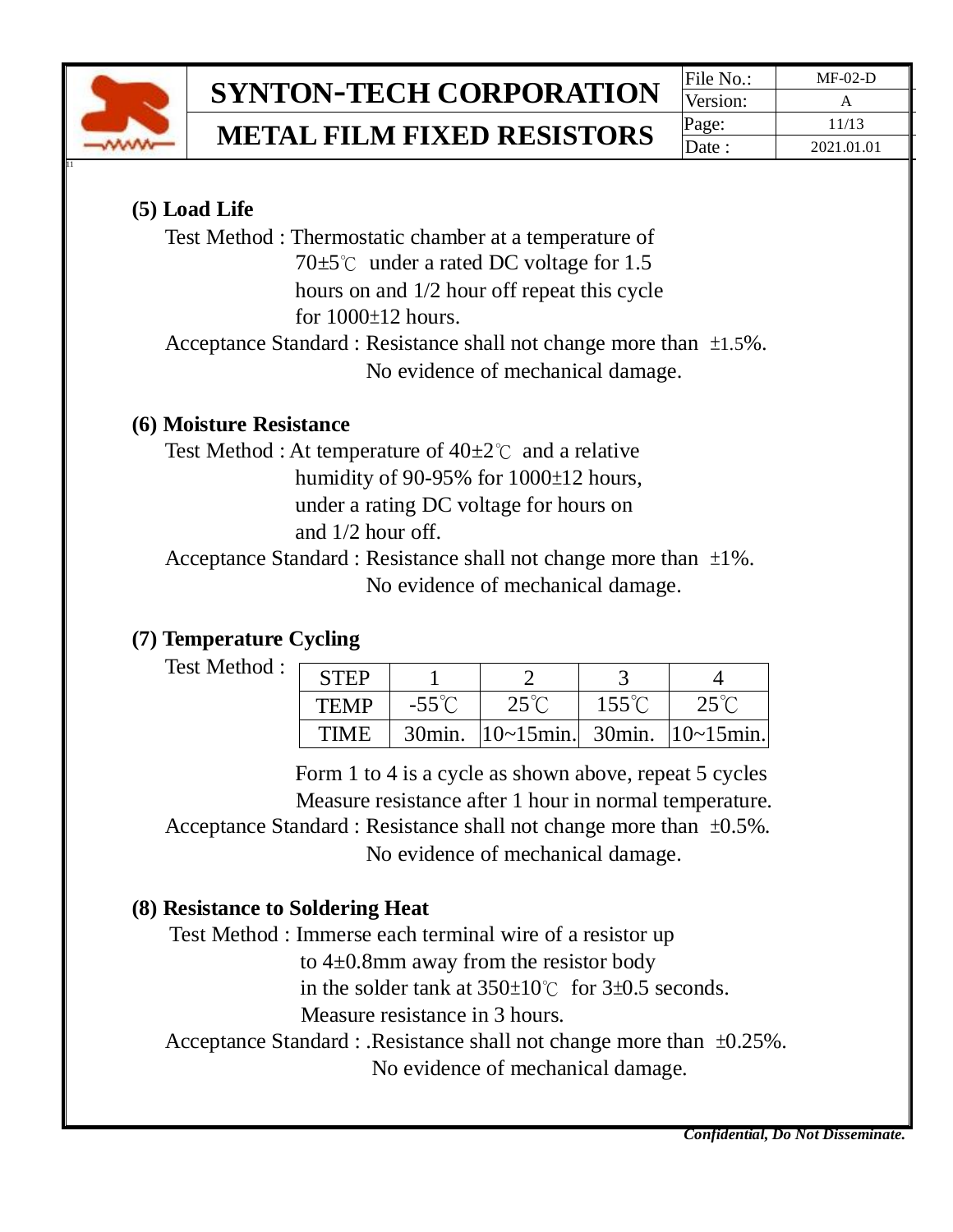

**METAL FILM FIXED RESISTORS**  $\begin{array}{|c|c|c|c|c|}\n\hline \text{Page}: & \text{12/13} \\
\hline \text{Date}: & \text{2021.01.0}\n\end{array}$ 

#### **(9) Resistance to Solvent**

Test Method : immerse a resistor completely in reagent at a temperature of 20~25℃for 30±5 seconds. Acceptance Standard : No evidence of mechanical damage.

#### **(10) Dielectric Withstanding Voltage**

Test Method : Resistors shall be clamped in the trough of a 90 degree metallic V-black, apply AC between this electrode and another lead wire for 1 minute. Acceptance Standard : Resistance shall not change more than ±0.5%. No evidence of mechanical damage.

#### **(11) Solderability**

Test Method : apply flux to the terminal wire of a resistor up to 4±0.8mm away from the resistor body and immerse the flux applied portion in the solder tank at 260±5℃ for 3±0.5 seconds

Acceptance Standard : more than 95% of a circumference of the immersed portion shall be completely covered with new solder.

#### **(12) Discontinuous Overload**

Test Method : 3 times power rating . 1 second on 25 seconds off cycles  $1000^{+100}$ <sub>0</sub>.

Acceptance Standard : Resistance shall not change more than

 $\pm (0.5\% + 0.05\Omega)$ .

#### **(13) Soldering Recommendation**

Test Method : The Standard Length of epoxy on the terminal of our product is less than 1.5mm. Also, the Standard Welding Point must be over than 1.6mm from Resistor body.

⚫ **Rated continuous Working Voltage (RCWV)**

 **= power rating** x **resistance value**